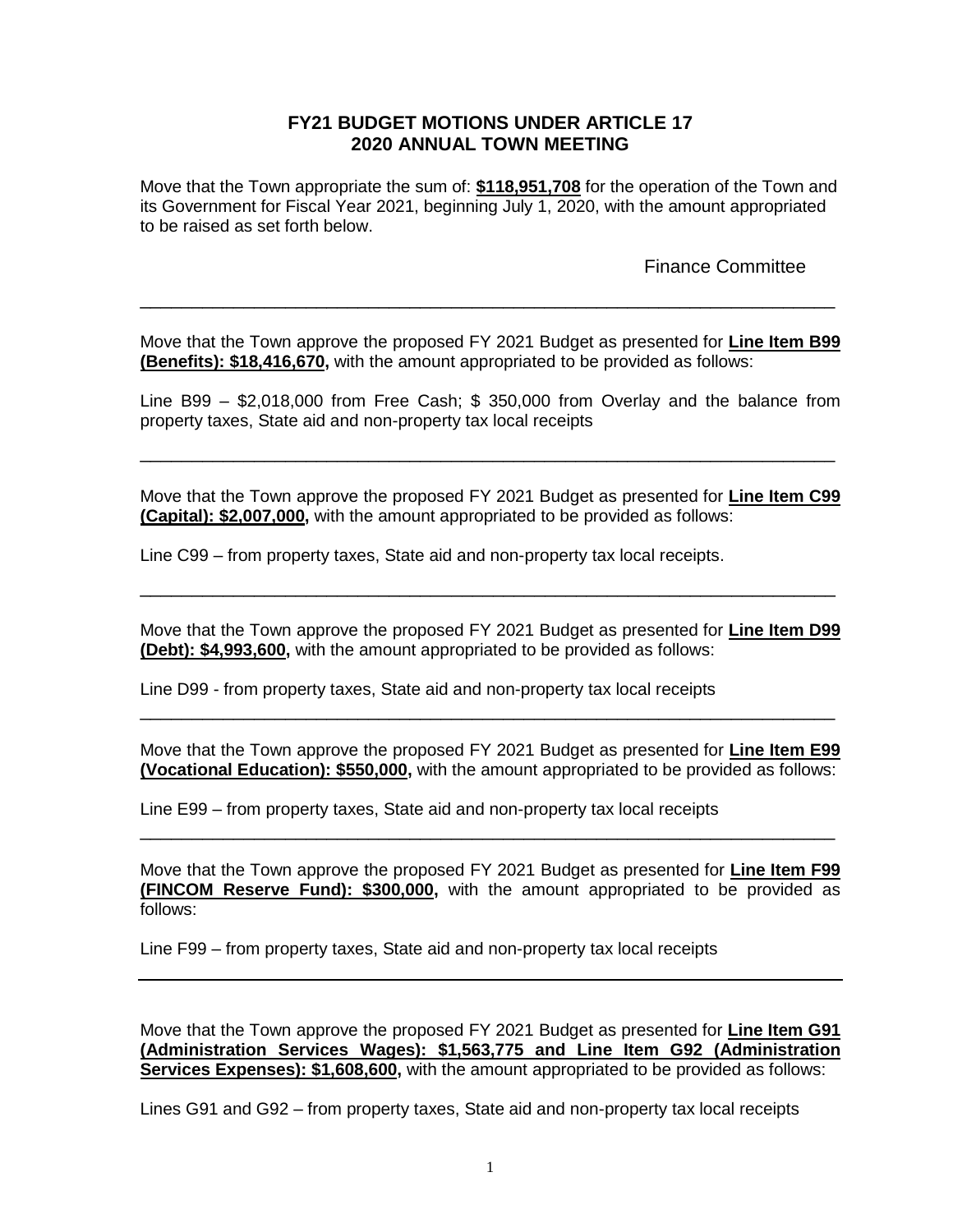Move that the Town approve the proposed FY 2021 Budget as presented for **Line Item H91 (Public Services Wages): \$1,541,425 and Line Item H92 (Public Services Expenses): \$313,500,** with the amount appropriated to be provided as follows:

\_\_\_\_\_\_\_\_\_\_\_\_\_\_\_\_\_\_\_\_\_\_\_\_\_\_\_\_\_\_\_\_\_\_\_\_\_\_\_\_\_\_\_\_\_\_\_\_\_\_\_\_\_\_\_\_\_\_\_\_\_\_\_\_\_\_\_

Lines H91 and H92 – from property taxes, State aid and non-property tax local receipts

Move that the Town approve the proposed FY 2021 Budget as presented for **Line Item I91 (Finance Wages): \$775,625 and Line Item I92 (Finance Expenses): \$150,550,** with the amount appropriated to be provided as follows:

\_\_\_\_\_\_\_\_\_\_\_\_\_\_\_\_\_\_\_\_\_\_\_\_\_\_\_\_\_\_\_\_\_\_\_\_\_\_\_\_\_\_\_\_\_\_\_\_\_\_\_\_\_\_\_\_\_\_\_\_\_\_\_\_\_\_\_

Lines I91 and I92 – from property taxes, State aid and non-property tax local receipts

Move that the Town approve the proposed FY 2021 Budget as presented for **Line Item J91 (Public Safety Wages): \$11,554,100 and Line Item J92 (Public Safety Expenses): \$547,600,** with the amount appropriated to be provided as follows:

\_\_\_\_\_\_\_\_\_\_\_\_\_\_\_\_\_\_\_\_\_\_\_\_\_\_\_\_\_\_\_\_\_\_\_\_\_\_\_\_\_\_\_\_\_\_\_\_\_\_\_\_\_\_\_\_\_\_\_\_\_\_\_\_\_\_\_

Lines J91 and J92 – from property taxes, State aid and non-property tax local receipts

Move that the Town approve the proposed FY 2021 Budget as presented for **Line Item K91 (Public Works Wages): \$2,789,700 and Line Item K92 (Public Works Expenses): \$845,025,** with the amount appropriated to be provided as follows:

K92 – \$25,000 from the Sale of Cemetery lots to support Cemetery expenses; and the balance of Lines K91 and K92 from property taxes, State aid and non-property tax local receipts

\_\_\_\_\_\_\_\_\_\_\_\_\_\_\_\_\_\_\_\_\_\_\_\_\_\_\_\_\_\_\_\_\_\_\_\_\_\_\_\_\_\_\_\_\_\_\_\_\_\_\_\_\_\_\_\_\_\_\_\_\_\_\_\_\_\_\_

Move that the Town approve the proposed FY 2021 Budget as presented for **Line Item K93 (Public Works - Snow & Ice Expenses): \$675,000; Line Item K94 (Public Works – Street Lighting Expenses): \$145,000 and Line Item K95 (Public Works – Rubbish Collection & Disposal Expenses): \$1,775,000,** with the amount appropriated to be provided as follows:

Lines K93, K94 and K95 – from property taxes, State aid and non-property tax local receipts \_\_\_\_\_\_\_\_\_\_\_\_\_\_\_\_\_\_\_\_\_\_\_\_\_\_\_\_\_\_\_\_\_\_\_\_\_\_\_\_\_\_\_\_\_\_\_\_\_\_\_\_\_\_\_\_\_\_\_\_\_\_\_\_\_\_\_

Move that the Town approve the proposed FY 2021 Budget as presented for **Line Item L91 (Library Wages): \$1,432,295 and Line Item L92 (Library Expenses): \$372,100,** with the amount appropriated to be provided as follows:

Lines L91 and L92 – from property taxes, State aid and non-property tax local receipts

\_\_\_\_\_\_\_\_\_\_\_\_\_\_\_\_\_\_\_\_\_\_\_\_\_\_\_\_\_\_\_\_\_\_\_\_\_\_\_\_\_\_\_\_\_\_\_\_\_\_\_\_\_\_\_\_\_\_\_\_\_\_\_\_\_\_\_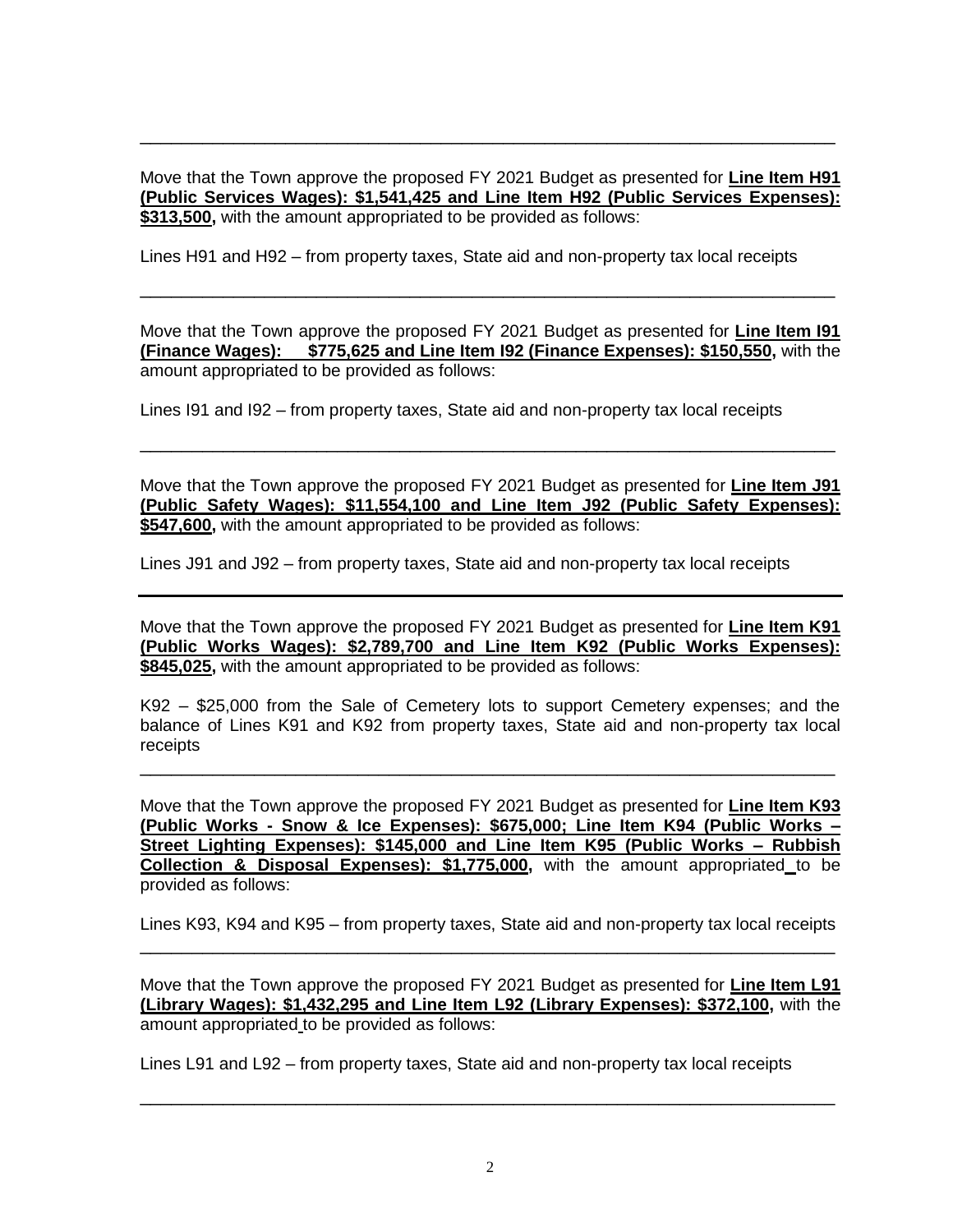Move that the Town approve the proposed FY 2021 Budget as presented for **Line Item M91 (Core Facilities): \$3,149,300,** with the amount appropriated to be provided as follows:

Line M91 – \$50,000 from School Rental Revolving Fund; and the balance of line M91 from property taxes, State aid and non-property tax local receipts

\_\_\_\_\_\_\_\_\_\_\_\_\_\_\_\_\_\_\_\_\_\_\_\_\_\_\_\_\_\_\_\_\_\_\_\_\_\_\_\_\_\_\_\_\_\_\_\_\_\_\_\_\_\_\_\_\_\_\_\_\_\_\_\_\_\_\_

Move that the Town approve the proposed FY 2021 Budget as presented for **Line Item M92 (Town Buildings): \$338,650,** with the amount appropriated to be provided as follows:

Line M92 – from property taxes, State aid and non-property tax local receipts

Move that the Town approve the proposed FY 2021 Budget as presented for **Line Item U99 (School Department): \$48,322,663,** with the amount appropriated to be provided as follows:

\_\_\_\_\_\_\_\_\_\_\_\_\_\_\_\_\_\_\_\_\_\_\_\_\_\_\_\_\_\_\_\_\_\_\_\_\_\_\_\_\_\_\_\_\_\_\_\_\_\_\_\_\_\_\_\_\_\_\_\_\_\_\_\_\_\_\_

Line U99 – from property taxes, State aid and non-property tax local receipts

**\_\_\_\_\_\_\_\_\_\_\_\_\_\_\_\_\_\_\_\_\_\_\_\_\_\_\_\_\_\_\_\_\_\_\_\_\_\_\_\_\_\_\_\_\_\_\_\_\_\_\_\_\_\_\_\_\_\_\_\_\_\_\_\_\_\_\_**

\_\_\_\_\_\_\_\_\_\_\_\_\_\_\_\_\_\_\_\_\_\_\_\_\_\_\_\_\_\_\_\_\_\_\_\_\_\_\_\_\_\_\_\_\_\_\_\_

Move that the Town approve the proposed FY 2021 Budget as presented for **Line Item W99 (Water Enterprise Fund): \$6,892,200**, with the amount appropriated to be provided as follows:

\_\_\_\_\_\_\_\_\_\_\_\_\_\_\_\_\_\_\_\_\_\_\_\_\_\_\_\_\_\_\_\_\_\_\_\_\_\_\_\_\_\_\_\_\_\_\_\_\_\_\_\_\_\_\_\_\_\_\_\_\_\_\_\_\_\_\_

Lines W99 – \$TBA from Water Reserves and the balance from user fees and other charges

Move that the Town approve the proposed FY 2021 Budget as presented for **Line Item X99 (Sewer Enterprise Fund): \$6,741,450,** with the amount appropriated to be provided as follows:

Line X99 – \$TBA from Sewer Reserves and the balance from user fees and other charges

Move that the Town approve the proposed FY 2021 Budget as presented for **Line Item Y99 (Storm Water Enterprise Fund): \$538,850,** with the amount appropriated to be provided as follows:

Line Y99 – \$TBA from Storm Water Reserves and the balance from user fees and other charges

\_\_\_\_\_\_\_\_\_\_\_\_\_\_\_\_\_\_\_\_\_\_\_\_\_\_\_\_\_\_\_\_\_\_\_\_\_\_\_\_\_\_\_\_\_\_\_\_\_\_\_\_\_\_\_\_\_\_\_\_\_\_\_\_\_\_\_

Move that the Town approve the proposed FY 2021 Budget as presented for **Line Item Z99 (PEG Access): \$612,500,** with the amount appropriated to be provided as follows:

Line Z99 – from user fees and other charges